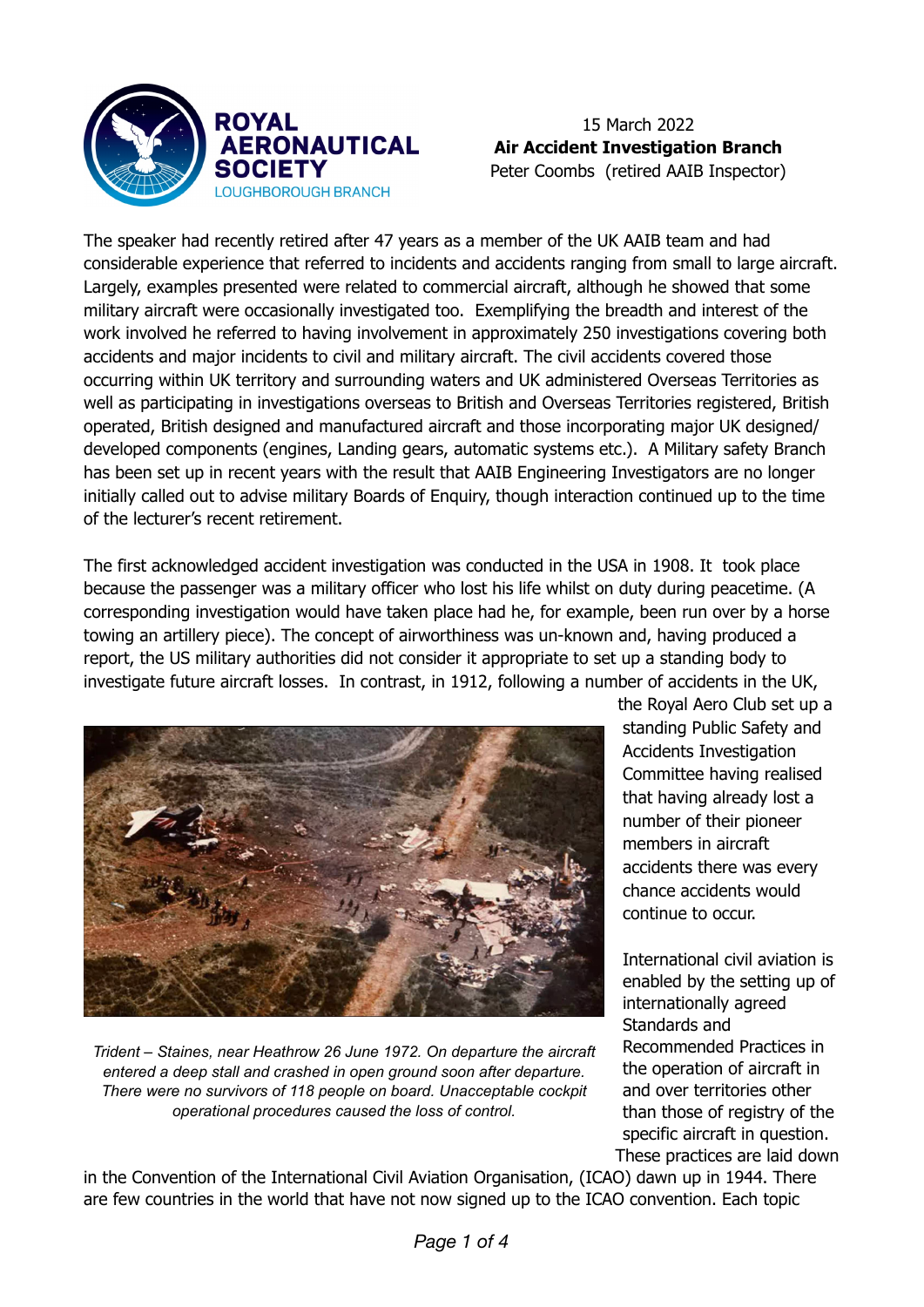requiring international co-ordination (Aircrew Licencing, Airport design, Airworthiness certification, Weather reporting, Air traffic control, Aircraft maintenance, etc. etc. etc.) is fully defined in a detailed annex to the Convention relating to that specific subject. The process of investigation of accidents to aircraft flying on international routes was allocated Annex no 13.

In the UK, as in most countries, reports become publicly available documents and usually incorporate recommendations directed at regulators. The AAIB is part of the Department for Transport. In principle it reports directly to the relevant Minister. It is deliberately separated from any regulator to make it free to comment on the effectiveness or otherwise of regulations and regulatory activity. Those regulators commented upon can be the UK Civil Aviation Authority, the American Federal Aviation Administration, the European Air Safety Agency or other national bodies depending on the circumstances and causes of the accident or incident. Reports avoid apportioning blame but are directed at identifying what went wrong to enable regulators to come up with requirements for changed procedures, modified aircraft or any other change that would reduce the possibility of a repetition.

The AAIB is based at Aldershot, a short distance from what was the Royal Aircraft Establishment (RAE) at Farnborough. At the current time, there are around 54 employees, comprising 28 inspectors, 17 administrators, hangar staff and an IT support team. These collect data from FDR (flight-data recorder) and CVR (cockpit voice recorder). The recorders provide information that cannot be gathered any other way. The time-based recordings reveal the timing, sequence and content of events. A point to note is that, called 'black-boxes' by the press, the units are usually

painted red. Each also has a transponder element that assists in determining the location of the recorders. AIB was set up in 1919 as a civil organisation though it initially also investigated RAF accidents. It was subsumed fully into the RAF in 1939 (when most civil aviation ceased) and returned to being a civil organisation under the Ministry of Civil Aviation at the end of WW2. It has been in a number of 'Ministries' over subsequent years. Governance of aspects of aviation regulation was somewhat scattered



*Avro 748 – Nailstone, Leics. 26 June 1981. Separation of aft cabin door, surprisingly occurring during descent, caused the door to become impaled on tailplane leading-edge. This caused sudden migration of stagnation point of flow over tailplane as wing lift coefficient increased during deceleration. This in turn caused dramatic pitch trim change and reversal of pitch control forces at the control column. The net result was that the aircraft became unflyable, having developed a divergent undulating flight path putting the pilot 'out of phase' with the pitch variation which in turn overloaded the structure causing both wings to separate. All three crew members were killed.*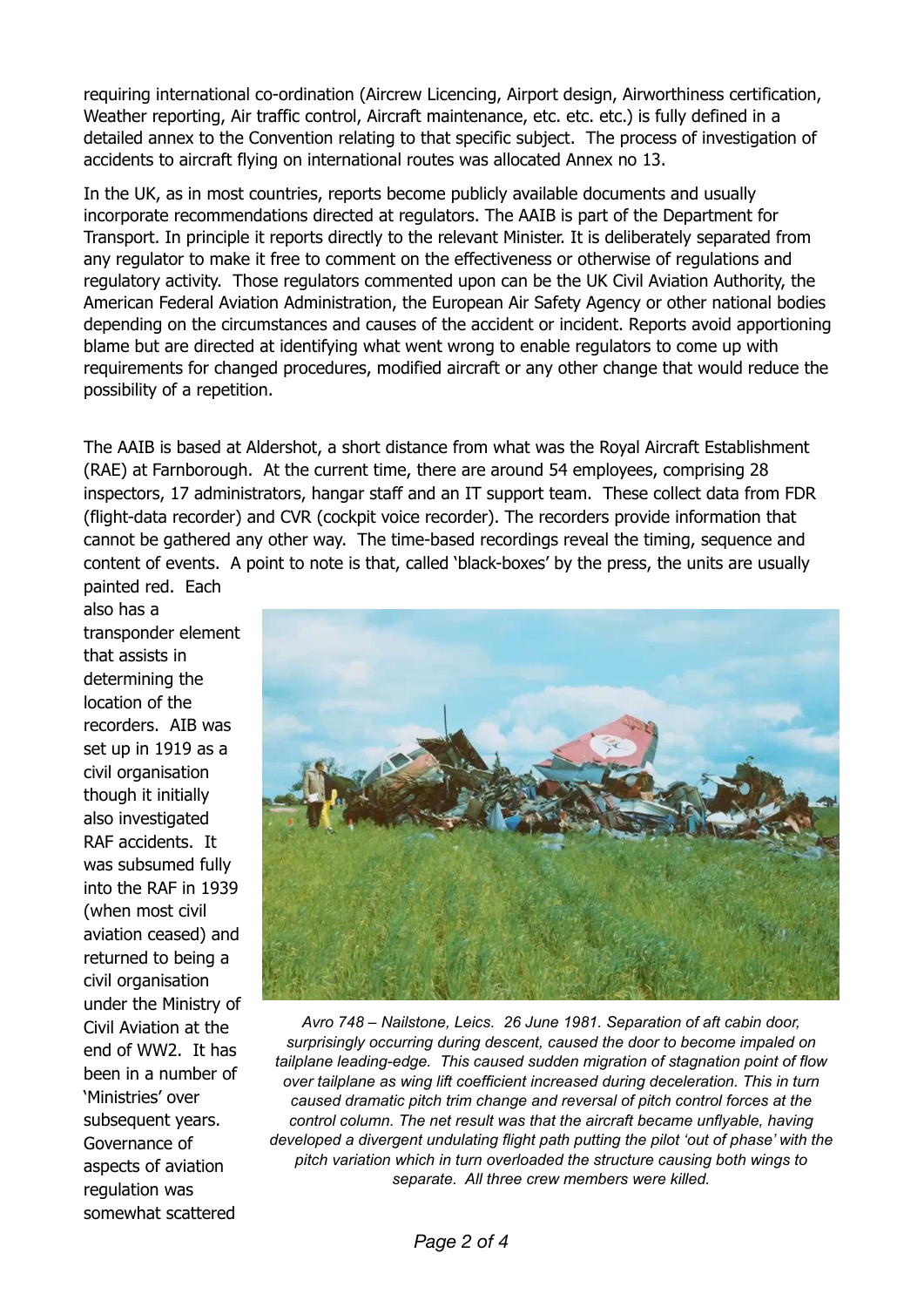until 1972 when all such functions were combined in the new CAA, leaving the AIB entirely separate and independently situated within the Department of Trade and Industry. Thus, contrary to widespread relief, the AIB (now AAIB) is not part of the CAA.

He outlined the three categories of AAID Inspectors.

- 1. Operations Inspector is a qualified professional fixed-wing or rotary-wing pilot, often ex-military, and they maintain a valid licence.
- 2. Engineering Inspector may have an engineering degree, and must have experience in industry, airlines or service organisations, and most but not all have private pilot's licences.
- 3. Engineering Inspector (FDR/CVR) again needs an engineering degree plus experience in airlines or services. They will have knowledge of aircraft performance and aircraft systems.

The AAIB depends on its own capabilities, and accept support from specialists, such as manufacturers, universities, X-ray spectro-graphers, Met Office staff, and others, as necessary, from the RAF (Royal Air Force) and NATS (National Air Traffic Service). Ministry of Defence specialists can be called on for photographs and other assistance, and may call upon many more sources. Each investigation will call on the sources that it needs most, so those mentioned here can be regarded as an example, and it is possible that other sources will be used as and when necessary.

The legal format of any report will be in accord with ICAO requirements so that information, irrespective of the location, will meet the requirements of ICAO Annex 13. There are requirements to fulfil that determine the scale of any investigation. Usually, an accident will have involved:

- 1. Any person suffered death or had significant injury
- 2. The aircraft suffered damage or there was a structural failure
- 3. The aircraft is missing or is completely inaccessible.

The investigators are expected to invite participation from investigating bodies of the states of design and manufacture of the aircraft, state of registration and state of origin of major components (engines etc). Each delegation is expected to be headed up by an Accredited Representative, an Inspector from the relevant national investigating body. The investigating body of the state of occurrence has overall responsibility and produces the final report, though representations are normally welcomed from organisations (manufacturers, operators etc) both inside and outside the nation of occurrence. Those from outside are expected to



*RAF Chinook helicopter – RAF Odiham (Almost certainly after 1981 – no actual date). Incorrect fitment of thrust race during overhaul of rear gearbox caused loss of axial location of drive pinion as aircraft lifted off, permitting pinion to loose tooth engagement with meshing ring gear. Hence front and rear rotors became unsynchronised and blades collided causing disruption of latter and shedding of tip weights with complete separation of front gearbox. There was damage to the structure and engine components, but no fatalities occurred on board.*